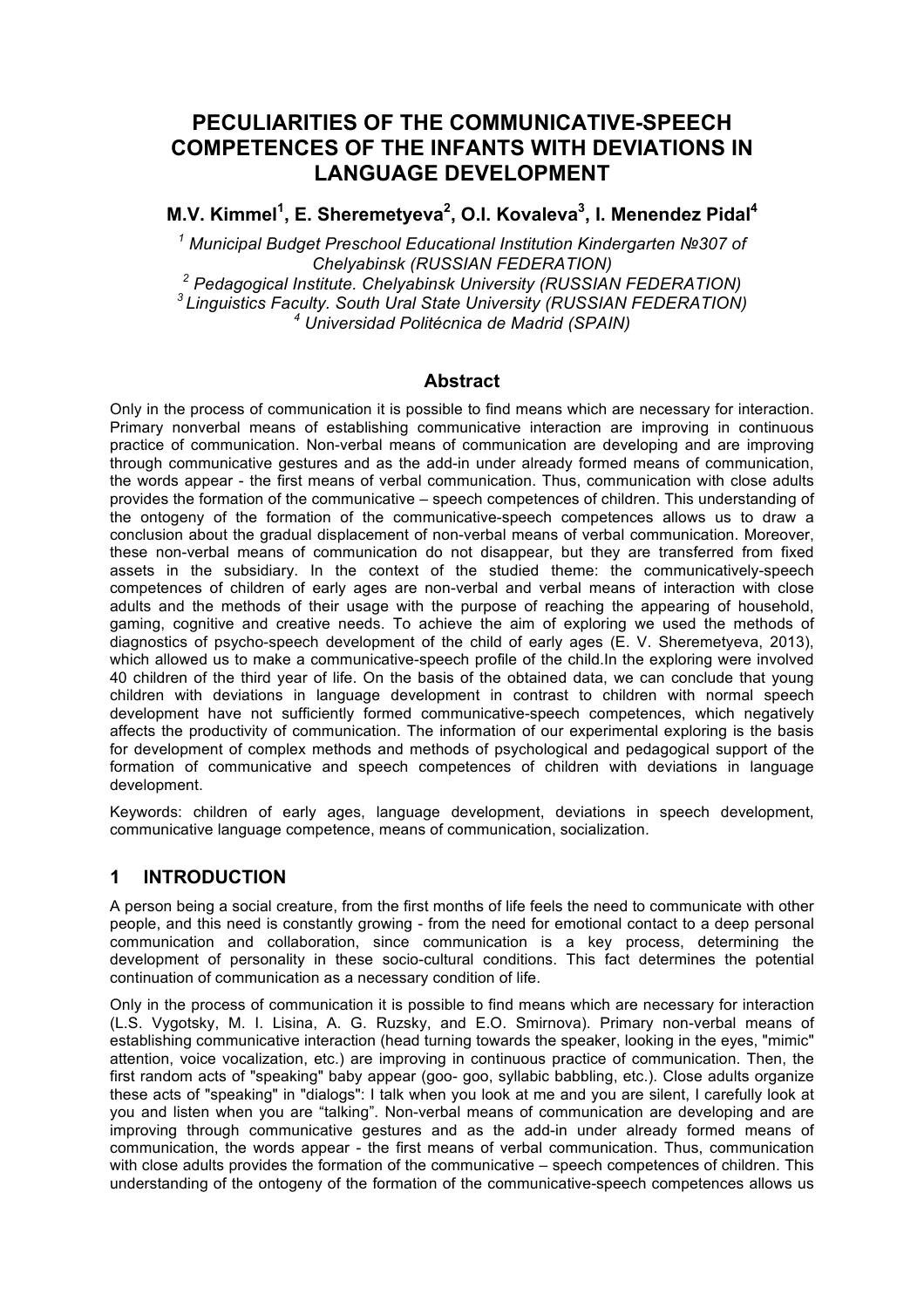to draw a conclusion about the gradual displacement of non-verbal means of verbal communication. Moreover, these non-verbal means of communication do not disappear, but they are transferring from the main means in the subsidiary.

## **2 OBJECTIVES**

In the context of the studied theme: the communicative-speech competences of the infants are nonverbal and verbal means of interaction with close adults and the methods of their usage with the purpose of reaching the appearing of household, gaming, cognitive and creative needs.

The aim of our exploring was to determine the level of formation of communicative-speech competences of the infants with deviations in language development.

### **3 METHODOLOGY**

To achieve the aim of exploring we used the methods of diagnostics of psycho-speech development of the infants (E. V. Sheremetyeva, 2013), which allowed us to make a communicative-speech profile of the child. In addition, their medical records were studied (the history of the development of children); also, were conducted: surveys, conversation with parents and caregivers, observing children in the process of implementation of the regime moments and free activities.

The experiment was conducted on the basis of the kindergarten №4 (Kopeisk city district) and the kindergarten № 307 (Central district of Chelyabinsk). In the exploring were involved 40 children of the third year of life. The speech development of 20 children matched the age-related standards and 20 children had the abnormalities in speech development of different severity.

In the process of conducting of psychological-pedagogical research of children were taken into account data of these scientists (L. N. Galiguzova, M. I. Lisina, A. G. Ruzsky, E. O., E. V. Sheremetyeva (2013)) concerning the age peculiarities of children's development of the third year of life. Based on the results of these researches, we had identified the criteria of the communicative skills of children of early ages, they appeared:

- in the ability to make a contact with adults and peers;
- in making a contact initiated by adults and peers;
- in demonstrating of communication requirement (in communication and interaction);
- in reacting adequately to adults and peers;
- in using of verbal means of communication (the degree of development of active speech is any speech appeal, demand, claim, naming the objects, narration of action; the degree of development of passive speech – understanding meanings of words, sentences, different parts of speech; the ability to perform verbal instructions of the adult);
- in using of non-verbal means of communication: kinesics, proxemics, para and extralinguistics, visual communication, takesika.

The research was conducted in two ways. The first direction was the studying of non-verbal and verbal means of communication with adults, and the second direction - with children.

# **4 RESULTS**

As the result of the analysis of communicative-and-speech profiles of children we had received such data. Only 8 out of 20 children showed a sustained interest in communicating with adults, to the joint subject-game actions. 6 children with deviations in language development showed short-time interest to adults. They took the cubes, toys then they smiled, but after some moment they lost interest to them, retreated to the side or began to scatter the cubes. 8 children from the group did not watch in eyes, showed no interest in the game and ran away, they also hid. These children were not focused on evaluation of the adult and if they had the unsuccessful attempts to perform the task, children did not search for the help of the adult, they lost interest, didn't always understand an addressed speech, they simply miffed.

In communicating with peers, 14 children with deviations of speech development showed momentary interest, they smiled, entered the game, but when it was time to give the cube to another child, to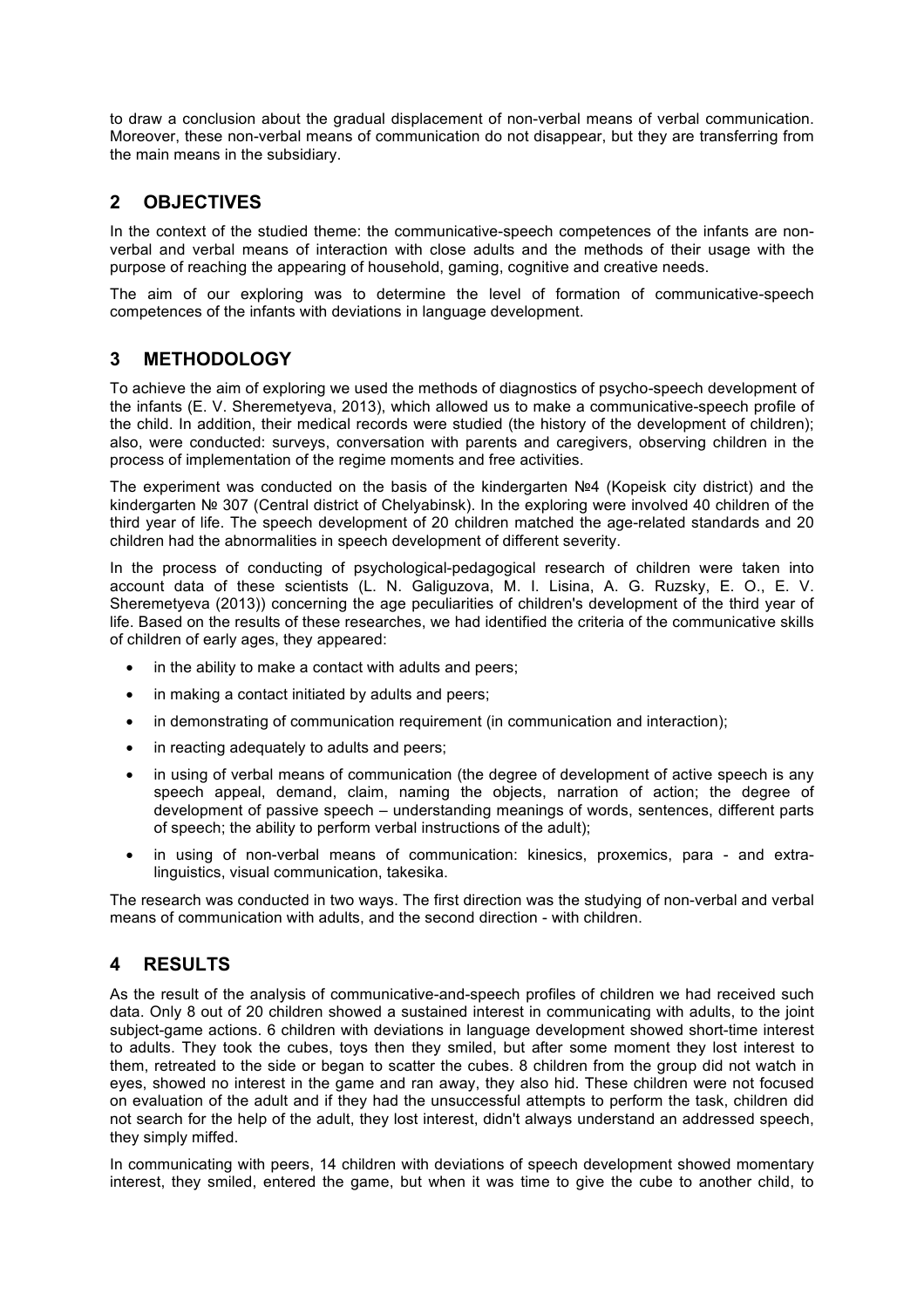move, etc. they could start to push, to take away the cube, to threaten, to scream or they lost interest and abandoned the joint activity. There were children (4), who immediately refused to participate in the joint activity. They either watched, or did not show any interest at all.

And as a result, 8 children with deviations of speech development used only non-verbal (expressive mimic) means of communication, 4 children used non-verbal communication and pre-speech means (the exclamations, separate syllables, pointing gestures, etc.).

Based on the obtained data and on previously established criteria of the communicative skills of children of the third year of life, we can conclude that the infants with deviations in language development in contrast to children with normal speech development have not sufficiently formed communicative-speech competence.

Children with deviations in speech development have underdeveloped means of communication of the earlier period, which in turn leads to disruption of formation of motivation and need in communication. Children do not feel the need to cooperate with somebody; they are watching with a detachment the actions of the adults or peers, or they are doing what they want. They can appeal to the adults with any request, to satisfy their momentary needs, but after fulfilling these needs, children have lost the interest to the adults. Children can join in the brief contact (a few seconds) with the peers, but only to solve the actual problem. For example, the specific cube is needed at the moment. But children do not negotiate, using available means of communication, they just have taken the cube from another child. Showing a very short-term interest, children can approach another child to do something in its construction (to move or break) and again to step to the side, watching the result of their actions. It means that these children are silent, shy, indecisive or irritable, what negatively impacts on productivity of communication.

## **5 DISCUSSION**

When adults initiated contacts, children with deviations in language development had shown a momentary interest in the joint subject-game actions, they were searching for approval from the adult when performing tasks on the model, rejoiced, clapped their hands, but at the slightest difficulty (including a reason of the limited understanding of the speech of the adult), lost interest in the job, could act with cubes inappropriately (to tap, to throw, to take in mouth, etc.). They did not try to stimulate further cooperation with the help of using available means of communication, immediately stopped the interaction. When the adult attempted to resume the game – they ran away, started whining, became capricious, irritable, they could manifest forms of behavior, and correlated with aggression towards the adult (they started to wave his hands or feet).

They could never join or watch on the side the game, initiated by the peer. If they started to play- they played some time enthusiastically, smiled, looked into eyes of the partner, uttered short exclamations addressed to the peer: "here", "give", "take", etc. But if they had to give the toy or to move, they could show forms of behavior associated with aggression (pushing, pulling out the toy and threatening another child), they also could silently leave, or start crying and leave. It means that there is a lack of sensitivity to the partner, his desires, which also indicate the lack of productive communication.

Thus, we can say that children with developmental disorders of speech have the leading motive of communication with adults and with peers, which connected with the interest in the subject, but not in joint objective activities.

These violations have a negative impact on the process of formation of communicative-speech competence and self-consciousness in general.

### **6 CONCLUSION**

Data of our conducted experimental research are the basis for the development of content, range of methods and techniques for psychological and pedagogical support of the formation of communicative-speech competence of the children of early ages with disabilities in the development of speech. Based on the concept of "communicative-speech competence" given to us in the beginning of the article, we see that the basis of the contents of this complex is the work on creation of conditions for mastering of every child by all means of communication on the basis of his actual development, taking into account his zone of proximal development.